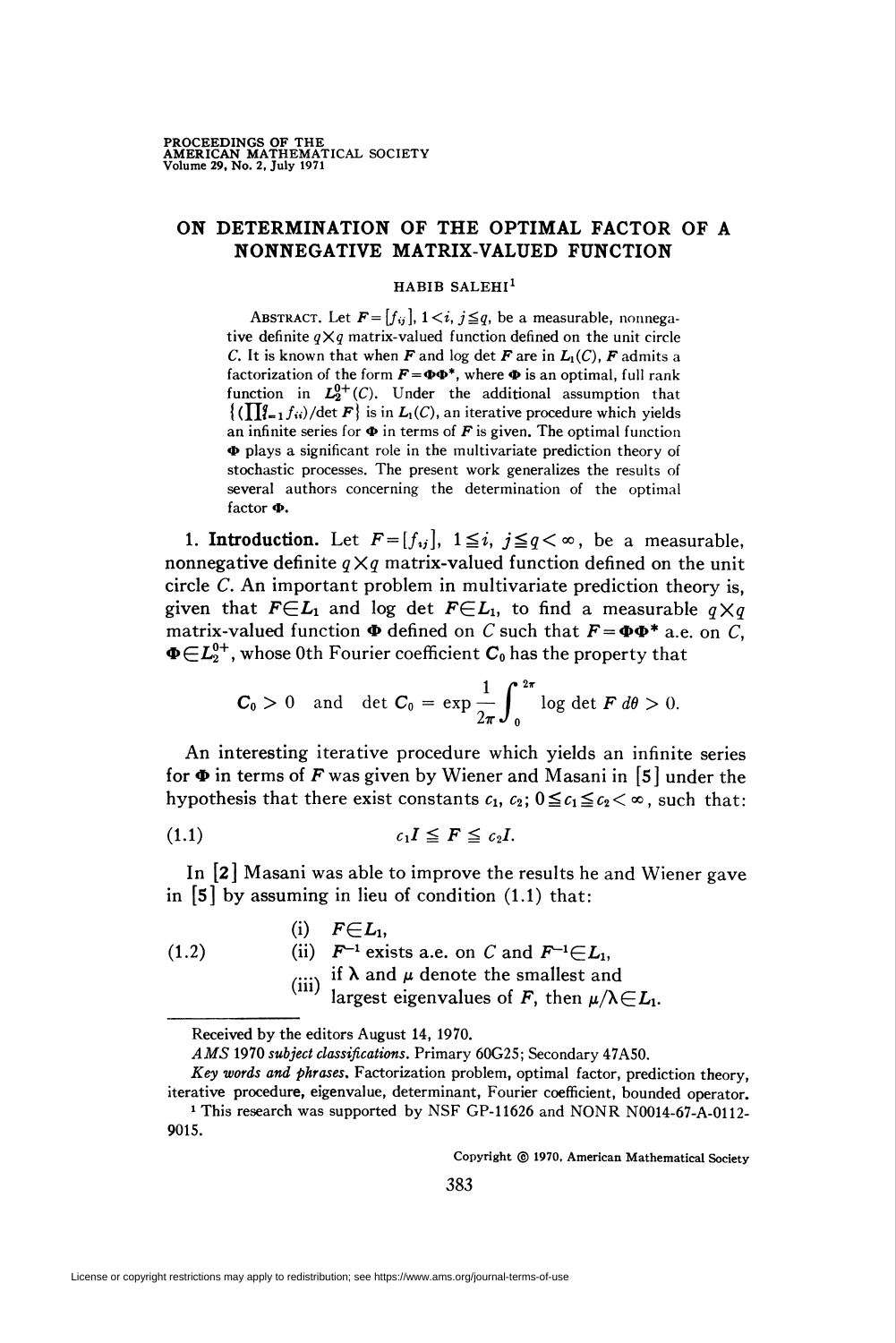## 384 HABIB SALEHI [July

In his work [2] Masani repeatedly made use of the fact that  $F^{-1} \in L_1$ . However for many situations this condition is not necessarily satisfied as was pointed out by the author in [4].

The purpose here is to give an algorithm for finding  $\Phi$ , similar to the one obtained in  $\lceil 5 \rceil$ ,  $\lceil 2 \rceil$  and  $\lceil 4 \rceil$ , under a weaker and a more readily verifiable assumption on  $F$ . The main result of this paper is:

1.3 THEOREM. Let  $F = [f_{ij}], 1 \leq i, j \leq q$ , be a measurable, nonnegative  $q \times q$  matrix-valued function on C such that

(1.4)  
\n(i) 
$$
F \in L_1
$$
 and log det  $F \in L_1$ ,  
\n(ii)  $\left\langle \left( \prod_{i=1}^q f_{ii} \right) / \det F \right\rangle \in L_1$ .

Then

(a)  $f_{ii}=\phi_i\overline{\phi_i}, \phi_i\in L_2^{0+}$  (see §2),  $|\phi_i|\neq 0$  a.e. on C,  $1\leq i\leq q$ .

(b) Let  $\hat{F} = [\hat{f}_{ij}], \hat{f}_{ij} = f_{ij}/(\phi_i \bar{\phi}_j), 1 \leq i, j \leq q$ , and  $\lambda$ ,  $\mu$  denote the smallest and the largest eigenvalues of  $\hat{F}$ . If  $f=\frac{1}{2}\{\mu+\lambda\}$ , then  $f=\phi\bar{\phi}$ ,  $\phi\in L_2^{0+}$ ,  $\vert \phi \vert \neq 0$  a.e. on C.

(c) Let **M** be defined by  $\hat{F} = f(I+M)$ . Then  $I+M = \chi \chi^*$ ,  $\chi \in L_2^{0+}$ , x optimal of full rank in  $L_2^{0+}$  (see Definition 2.1).

(d) F is factorable,  $F = \Phi \Phi^*, \Phi \in L_2^{0+}, \Phi$  optimal of full rank in  $L_2^{0+}.$ If  $\Sigma$  is defined by

$$
\Sigma = \begin{bmatrix} \phi_1 & & & & \\ & \ddots & & & \\ & & \phi_i & & \\ & & & & \\ 0 & & & & \\ & & & & & \\ & & & & & \\ & & & & & \\ & & & & & \\ & & & & & & \\ & & & & & & \\ & & & & & & \\ & & & & & & & \\ & & & & & & & \\ & & & & & & & \\ & & & & & & & \\ & & & & & & & & \\ & & & & & & & & \\ & & & & & & & & & \\ & & & & & & & & & \\ & & & & & & & & & \\ & & & & & & & & & & \\ & & & & & & & & & & \\ & & & & & & & & & & & \\ & & & & & & & & & & & & \\ & & & & & & & & & & & & \\ & & & & & & & & & & & & & \\ & & & & & & & & & & & & & \\ & & & & & & & & & & & & & \\ & & & & & & & & & & & & & \\ &
$$

then the optimal factor  $\Phi$  is given by  $\Phi = \phi \Sigma \chi$ .

The proof of this theorem essentially consists of an initial factorization of the diagonal entries of  $F$ , followed by the application of the known results to the remaining factor. After determining the factors  $\phi$ ,  $\Sigma$  and  $\chi$  in §2 and §3, a proof of Theorem 1.3 will be given near the end of §3.

1.5 REMARK. It is easy to see that  $(1.1)$  implies  $(1.4)$ . We will show that the condition  $(\mu/\lambda)^{q-1} \in L_1$  implies (1.4) (ii) (for  $q = 2$  this condition reduces to  $(1.2)$   $(iii)$ ), and that  $(1.2)$   $(ii)$  is not necessary for the determination of  $\Phi$ . We will also give a simple example where (1.2) (ii), (iii) fail to hold, yet (1.4) is satisfied.

2. Preliminary results. As in  $[2]$  bold face letters  $\boldsymbol{A}$ ,  $\boldsymbol{B}$ , etc. will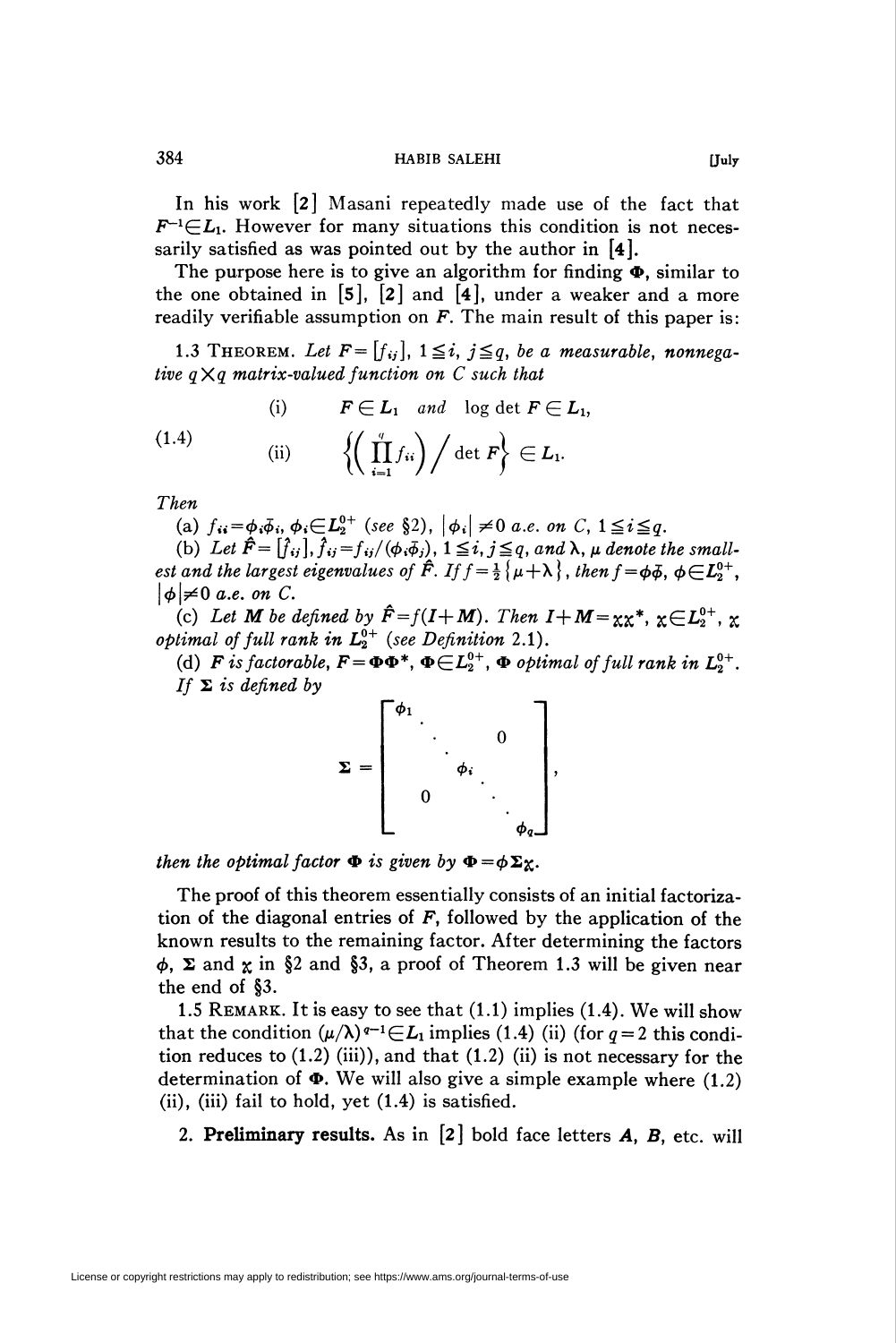denote  $q \times q$  matrices and bold face letters  $\vec{F}$ ,  $\Phi$ , etc. will denote functions whose values are such matrices, tr, det, \*, will be reserved for the trace, determinant and adjoint of matrices.  $\left| A \right|_B$ , will denote the Banach norms of A.

We shall be concerned with the class  $L_p$  ( $1 \leq p \leq \infty$ ) of  $q \times q$  matrixvalued functions  $F$  on  $C$  whose entries are in  $L_p$  in the usual sense.  $L_2^+, L_2^{0+}, L_2^-, L_2^{0-}$  will denote the subspace of functions in  $L_2$  whose nth Fourier coefficients vanish for  $n \le 0$ ,  $n < 0$ ,  $n \ge 0$ ,  $n > 0$ , respectively. If  $F \in L_2$  and has Fourier coefficients  $A_k$ ,  $-\infty < k < \infty$ , then  $F_+, F_{0+},$  $F_-, F_{0-}$ , will denote the functions in  $L_2^+, L_2^{0+}, L_2^{-}, L_2^{0-}$ , whose nth Fourier coefficients are  $A_n$ , for  $n > 0$ ,  $n \ge 0$ ,  $n < 0$ ,  $n \le 0$ , respectively (and zero for the remaining  $n$ ). In  $L_2$  we introduce the Gramian, inner product and norm

$$
(\mathbf{\Phi}, \mathbf{\Psi}) = \frac{1}{2\pi} \int_0^{2\pi} \mathbf{\Phi}(e^{i\theta}) \mathbf{\Psi}^*(e^{i\theta}) d\theta, \qquad ((\mathbf{\Phi}, \mathbf{\Psi})) = \text{tr}(\mathbf{\Phi}, \mathbf{\Psi}),
$$

$$
\|\mathbf{\Phi}\| = (\text{tr}(\mathbf{\Phi}, \mathbf{\Phi}))^{1/2}.
$$

2.1 DEFINITION. (a)  $\Phi \in L_2$  is said to be of full-rank if  $|\det \Phi(e^{i\theta})|$ >0 a.e. on C. (b)  $\Phi$  is called an optimal function in  $L_2^{0+}$  if  $\Phi \in L_2^{0+}$ ,  $\Phi(0)^2 \ge 0$  and  $\Psi \in L_2^{0+}$ ,  $\Psi \Psi^* = \Phi \Phi^*$  implies  ${\Psi(0) \Psi^*(0)}^{1/2} \le \Phi(0)$ .

§4 of [2] contains several interesting results pertaining to the determination of the generating function of a multivariate stochastic process. Below we summarize those results which are mostly relevant to our work as will be needed in §3.

2.2 THEOREM. Let (i) **M** be a hermitian  $q \times q$  matrix-valued function on C, and  $M \in L_{\infty}$ ,

(ii)  $|M(e^{i\theta})|_B < 1$  a.e. on C,

(iii)  $(I+M)^{-1} \in L_1$ ,

(iv) for each  $\Psi \in L_2$ ,  $\mathcal{P}(\Psi) = (\Psi M)_+.$ 

Then (a)  $\emptyset$  is a bounded linear operator on  $L_2$  into  $L_2^+$ .

(b)  $\mathcal{O}(I) = M_+$ ,  $\mathcal{O}^2(I) = (M_+M)_+$ , and so on.

(c) The series  $I - M_{+} + (M_{+}M)_{+} - \{(M_{+}M)_{+}M\}_{+} + \cdots$  is mean convergent.

(d) If  $\chi$  is the optimal factor of  $(I+M)^3$  with  $C_0$  as its 0th Fourier coefficient,  $\Psi$  the sum of the series in (c), then

(2.3) 
$$
\Psi = C_0 \chi^{-1} \in L_2^{0+}, \qquad C_0^2 = \Psi (I + M) \Psi^*.
$$

**Example 1** For a function  $\Phi \in L_2^{0+}$ ,  $\Phi(0)$  denotes the value of the analytic extension of  $\Phi$ into the interior of C. Obviously  $\Phi(0)$  is the 0th Fourier coefficient of F.

<sup>&</sup>lt;sup>3</sup> We note that under our conditions on  $M$ ,  $I + M$  is factorable.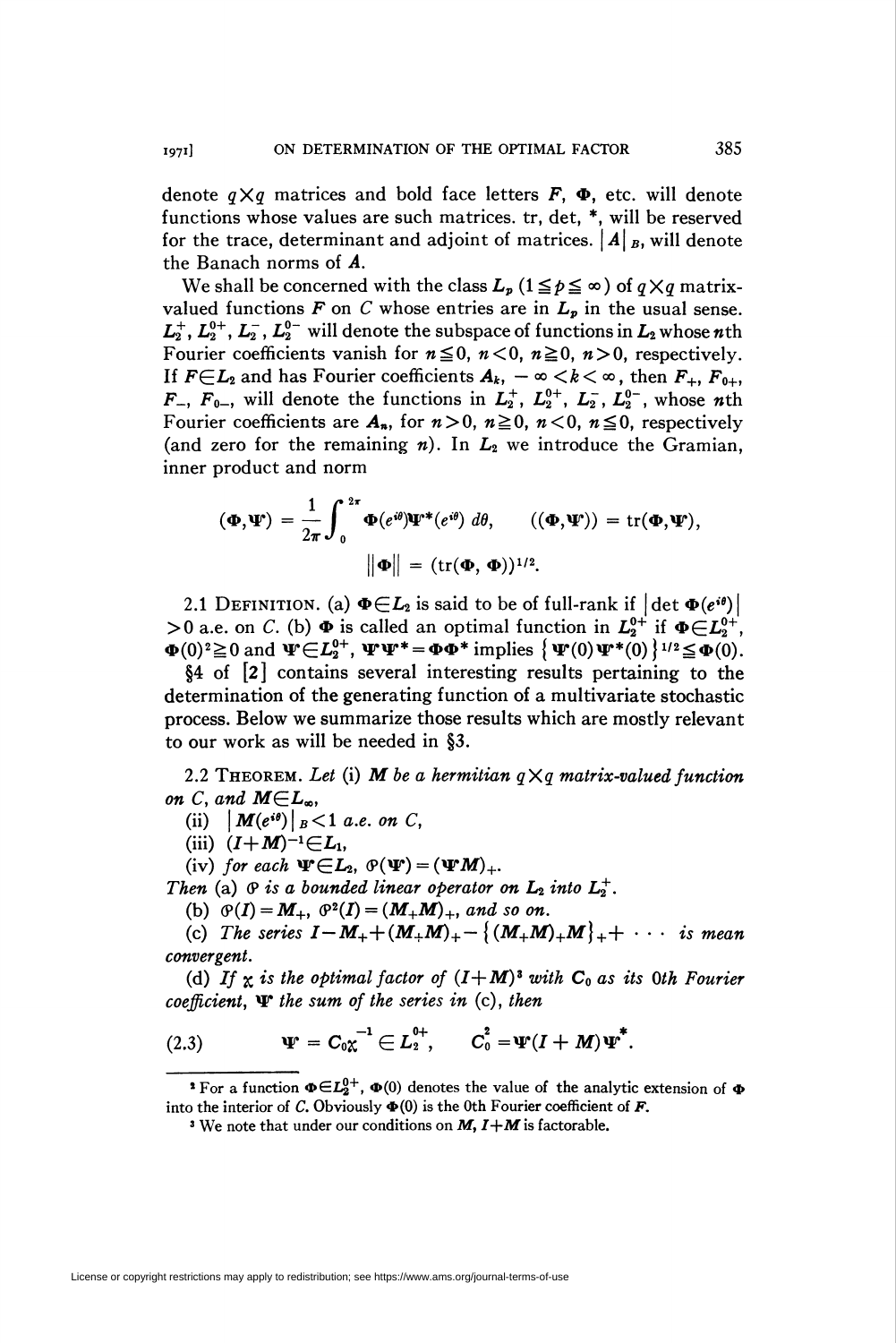Hence, as in [2], letting

(2.4) 
$$
\mathbf{\Psi}(e^{i\theta}) = \sum_{0}^{\infty} \mathbf{A}_k e^{k i\theta}, \qquad \mathbf{\Psi}^{-1}(e^{i\theta}) = \sum_{0}^{\infty} \mathbf{B}_k e^{k i\theta},
$$

we get,  $\mathbf{A}_0 = \mathbf{I}$ , and, for  $m > 0$ ,

$$
(2.5) \quad \boldsymbol{A}_m = - \boldsymbol{\Gamma}_m + \sum_n \boldsymbol{\Gamma}_n \boldsymbol{\Gamma}_{m-n} - \sum_n \sum_p \boldsymbol{\Gamma}_p \boldsymbol{\Gamma}_{n-p} \boldsymbol{\Gamma}_{m-n} + \cdots,
$$

where  $\Gamma_k$  is the k<sup>th</sup> Fourier coefficient of M, and all subscripts run from 1 to  $\infty$ . The *k*th Fourier coefficients of the optimal factor x and  $x^{-1}$  can then be had from the relations

(2.6) 
$$
C_k = B_k C_0, \qquad D_k = C_0^{-1} A_k.
$$

3. Determination of the optimal factor. Let  $F=[f_{ij}]$ ,  $1 \leq i, j \leq q$ , be a measurable nonnegative  $q \times q$  matrix-valued function defined on  $C$ satisfying the condition (1.4).

It is well known that condition  $(1.4)$  (i) implies that F is factorable and that the optimal factor is of full-rank. Condition (1.4) (i) also implies the following lemma.

3.1 LEMMA. Let  $F = [f_{ij}], 1 \leq i, j \leq q$ , satisfy condition (1.4) (i). Then each  $f_{ii} \in L_1$  and  $\log f_{ii} \in L_1$ ,  $1 \leq i \leq q$ .

From Lemma 3.1 and the usual factorization problem for nonnegative scalar-valued functions follows that there exist optimal factors of rank 1 such that

$$
(3.2) \quad f_{ii} = \phi_i \bar{\phi}_i, \qquad \phi_i \in L_2^{\sigma+}, \quad \left| \phi_i \right| \; > 0 \text{ a.e. on } C, \quad 1 \leq i \leq q.
$$

 $\ddot{\mathbf{a}}$ 

The Fourier coefficients of  $\phi_i$ , as usual, can be obtained from the Fourier coefficients of log  $f_{ii}$ , so that we may regard  $\phi_i$ ,  $1 \leq i \leq q$ , as known. Now let the diagonal matrix  $\Sigma$  be defined by

(3.3) 
$$
\mathbf{\Sigma} = \begin{bmatrix} \phi_1 & & & \\ & \ddots & & \\ & & \phi_i & \\ & & & \ddots \\ & & & & \ddots \\ & & & & & \phi_q \end{bmatrix}.
$$

With this setting we have

(3.4) 
$$
F = \Sigma \hat{F} \Sigma^*, \qquad \hat{F} = [\hat{f}_{ij}], \qquad \hat{f}_{ij} = f_{ij}/(\phi_i \bar{\phi}_j).
$$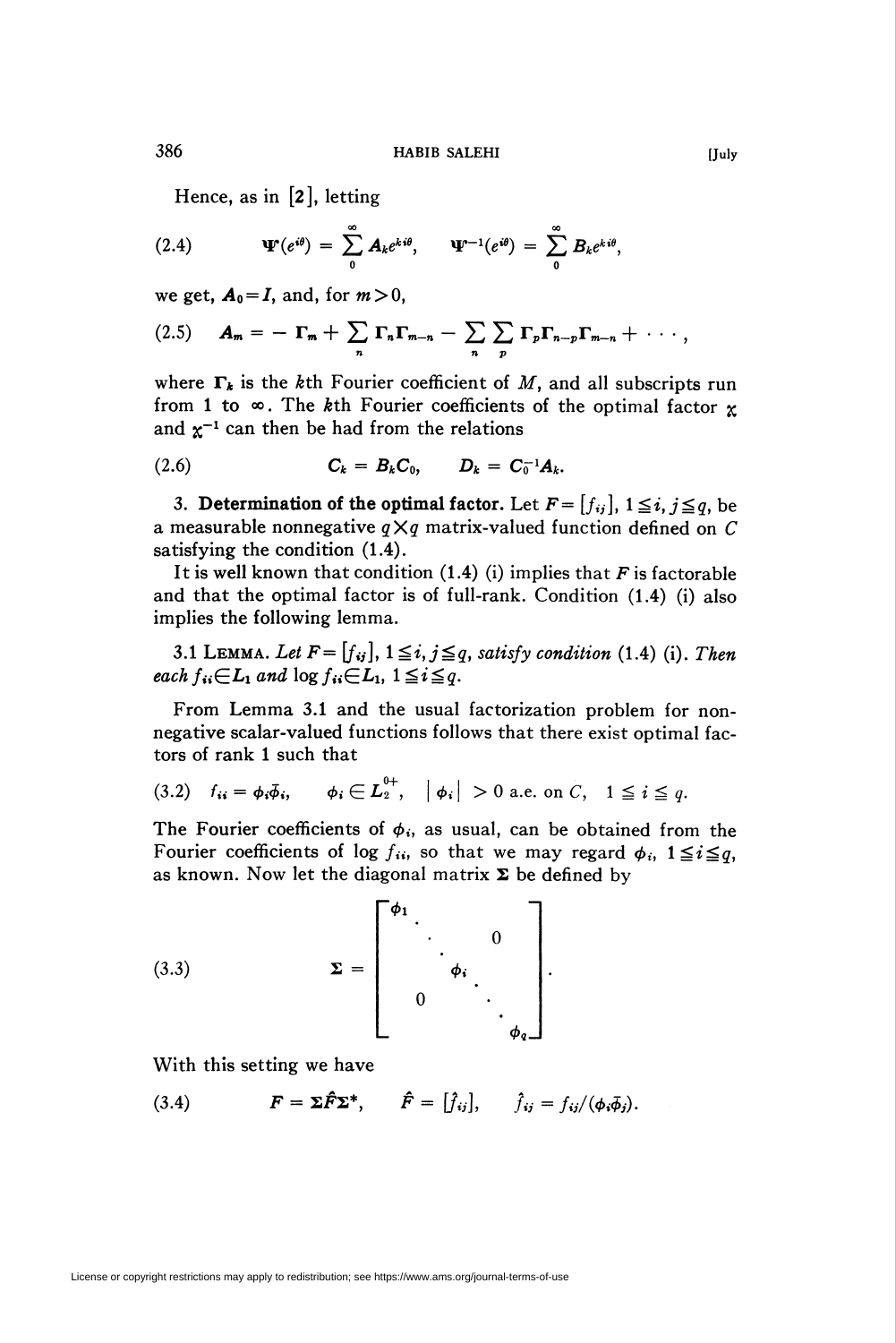In (3.4) the first and the third matrices on the right are in  $L_2^{0+}$  and  $L_2^{0-}$ , and the one in the middle,  $\hat{F}$ , is well defined and is in  $L_{\infty}$ . More-

over  $\hat{F}$  is nonnegative and log det  $\hat{F} \in L_1$ . In brief (3.5)  $\hat{F} \in L_{\infty}$ , log det  $\hat{F} \in L_1$ .

By (3.5)  $\hat{F}$  is factorable:

(3.6) 
$$
\hat{F} = \Omega \Omega^*
$$
,  $\Omega \in L_{\infty}^{0+}$ ,  $\Omega(0) > 0$ ,  $\Omega$  optimal in  $L_{2}^{0+}$ .

From (3.4) and (3.6) we obtain

$$
(3.7) \t\t\t\t F = (\Sigma \Omega)(\Sigma \Omega)^*.
$$

Now let  $\Phi = \Sigma \Omega$ . Since  $\Sigma \in L_2^{0+}$  and  $\Omega \in L_{\infty}^{0+}$ , we conclude that

$$
\Phi = \Sigma \Omega \in L_2^{0+}
$$

Moreover since  $\Sigma$  and  $\Omega$  are full-rank, optimal factors by Lemma 2.3 [4] it follows that  $\Phi$  is the full-rank, optimal factor of F.

In view of these results, for the determination of  $\Phi$ , it suffices to determine the Fourier coefficients of the optimal factor  $\Omega$  of  $\hat{F}$ .

3.9 THEOREM. Let  $F = [f_{ij}], 1 \leq i, j \leq q$ , be a measurable nonnegative  $q \times q$  matrix-valued function satisfying condition (5.1), and let  $\hat{F}$  be defined as in (3.4). Then

(a)  $\hat{F} \in L_{\infty} \subseteq L_1$ .

(b)  $\hat{F}^{-1} \in L_1$ .

(c) If  $\lambda$ ,  $\mu$  denote the smallest and largest eigenvalues of  $\hat{F}$ , then  $\mu/\lambda \in L_1$ .

Proof. (a) Since  $\left|f_{ij}/\phi_i\bar{\phi}_j\right| \leq 1$ ,  $\hat{f}_{ij} = f_{ij}/\phi_i\bar{\phi}_j$ , the  $(i, j)$ th entry of  $\hat{F}$ is in  $L_{\infty}$  and hence  $\hat{F} \in L_{\infty}$ .

(b) Since the entries of  $\hat{F}$  are bounded by 1 it follows that the entries of  $\hat{F}^{-1}$  are bounded by  $\{(q-1)!\}^2/\det \hat{F}^4$  But

$$
1/\det \hat{F} = \left(\prod_{i=1}^q f_{ii}\right) \bigg/ \det F \in L_1.
$$

Therefore  $\hat{F}^{-1} \in L_1$ .

(c) follows from (a) and (b) (see  $[2, p. 158]$ ). Now, as in [2], we let

(3.10) 
$$
f = \frac{1}{2} \{ \mu + \lambda \}, \qquad M = \frac{1}{f} \hat{F} - I.
$$

<sup>&</sup>lt;sup>4</sup> One can show that this bound can be replaced by  $1/\text{det } \hat{F}$ .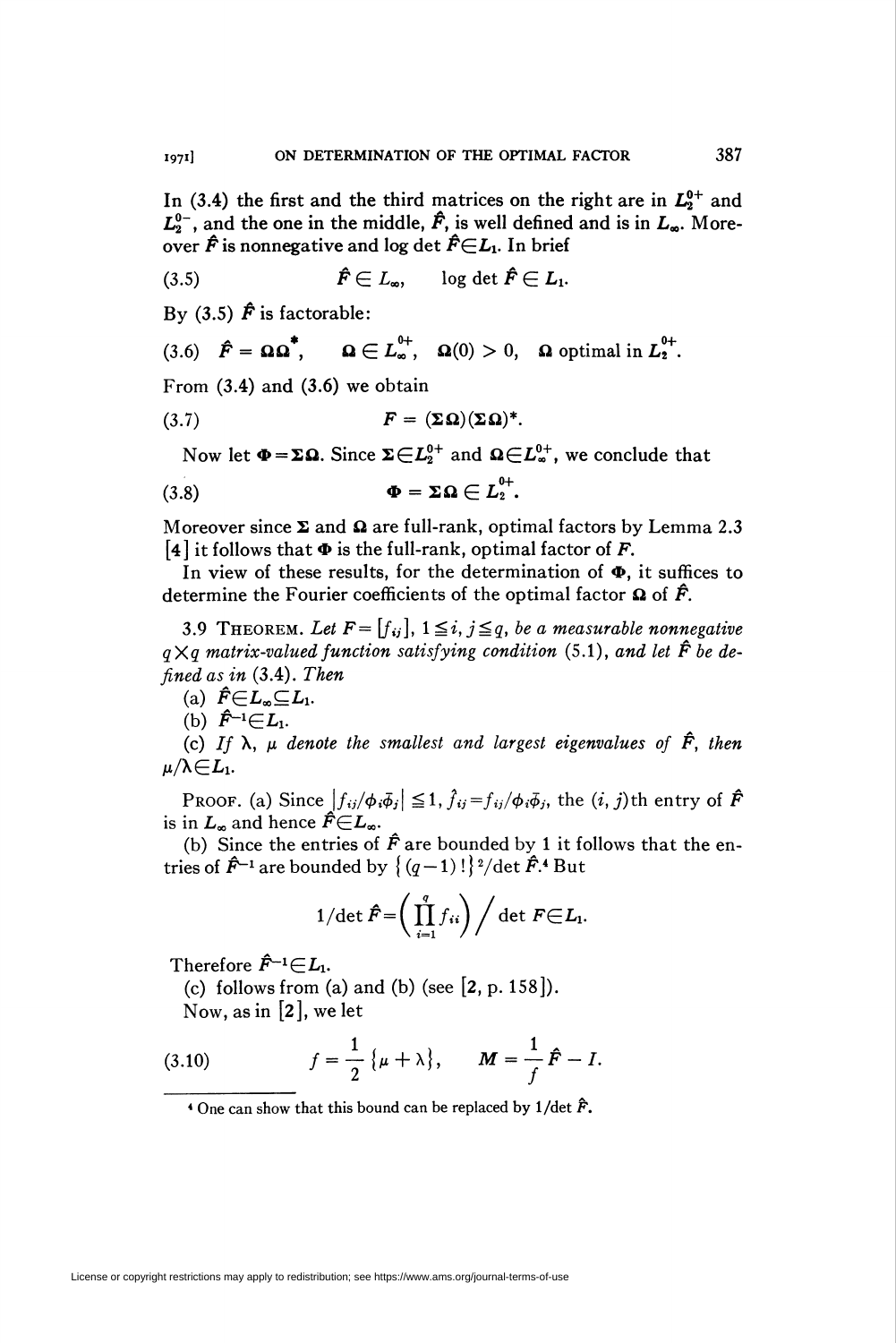Then as shown in [2 ], we have

(3.11)   
\n(i) 
$$
F = f(I + M),
$$
  
\n(ii)  $|M|_B < 1$  a.e. on C,  
\n(iii)  $I + M, (I + M)^{-1} \in L_1,$   
\n(iv)  $f, 1/f \in L_1.$ 

By (3.11) (iv), since f is scalar valued, its optimal factor  $\phi$  can be found and we have

$$
(3.12) \t f = \phi \bar{\phi}, \qquad \phi \in L_2^{0+}, \quad |\phi| \neq 0 \text{ a.e. on } C.
$$

By (3.11) (ii)–(iii) and Theorem 2.2 the optimal factor  $\chi$  of  $I + M$  can be found by an iterative procedure (cf.  $(2.3)$ – $(2.6)$ ). We write

(3.13) 
$$
I + M = \chi \chi^*, \quad \chi \in L_2^{0+}, \quad \chi(0) > 0, \quad \chi \text{ optimal}.
$$

Summing up we have proved our main result Theorem 1.3.

The following lemma and corollary shed some light on the relation between the hypothesis  $(1.2)$  (iii) made in [2] and our condition  $(1.4).$ 

3.14 LEMMA. Let  $F = [f_{ij}], 1 \leq i, j \leq q$ , be a measurable, nonnegative  $q \times q$  matrix-valued function on C. Let  $\lambda$ ,  $\mu$  be the smallest and largest eigenvalues of F. If  $(\mu/\lambda)^{q-1} \in L_1$ , then  $(\prod_{i=1}^q f_{ii})/det F \in L_1$ .

3.15 COROLLARY. Let  $q = 2$ . Then hypothesis (1.2) (iii) alone implies our condition (1.4) (ii).

Next we give an example for which the hypothesis  $(1.4)$  (ii) is satisfied, but condition  $(1.2)$  (ii)-(iii) is not satisfied.

3.16 EXAMPLE. Let  $F = \begin{bmatrix} 1 & 0 \\ 0 & g \end{bmatrix}$ , where

(i)  $0 \leq f, g \in L_1$ ; log f, log  $g \in L_1$ ,

(ii)  $1/f$ ,  $1/g \notin L_1$ ,

(iii)  $(g/f) \notin L_1$ .<sup>5</sup>

Obviously  $(1.2)$  (ii)-(iii) are not satisfied, but  $(1.4)$  (ii) is satisfied, because

$$
\left(\prod_{i=1}^2 f_{ii}\right)\bigg/ \det F = \frac{fg}{fg} = 1 \in L_1.
$$

We note that our algorithm remains valid with  $\hat{F} = \begin{bmatrix} 1 & 0 \\ 0 & 1 \end{bmatrix}$ .

## **REFERENCES**

1. H. Helson, Lectures on invariant subspaces, Academic Press, New York, 1964, MR 30 #1409.

<sup>5</sup> Take for example  $f = \exp\{-1/|\theta-1| \alpha\}$ ,  $g = \exp\{-1/|\theta+1| \alpha\}$ ,  $0 < \alpha < 1$ .